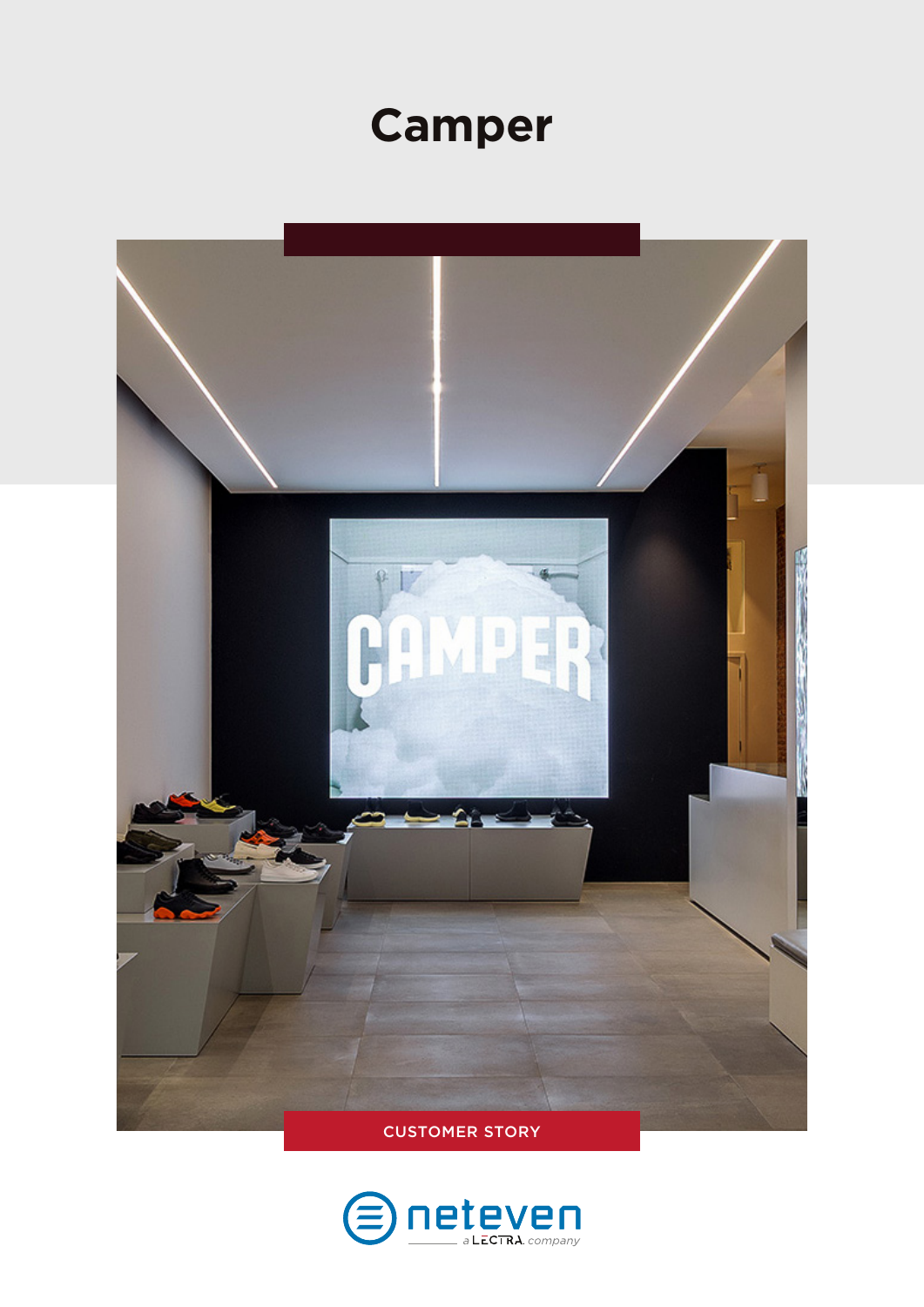

## THE IMPRESSIVE GROWTH OF AN INNOVATIVE SHOE COMPANY.

#### BRAND PRESENTATION

Camper was founded in 1975 by Lorenzo Fluxà, who, on the strength of a whole century's worth of knowledge from his family, aimed to respond to a growing need for a new style of footwear. The result was the creation of an audacious brand combining traditional craftsmanship and bold styles, blurring the lines between casual wear and elegance.

From a local Spanish brand to a global business, Camper now has stores in over 40 countries, creates around 500 new shoe models each year, and generates revenues of over 200 million euros.

In 2013, Camper set out to expand its online business. With the aim of boosting international growth, the company started a partnership with Neteven.

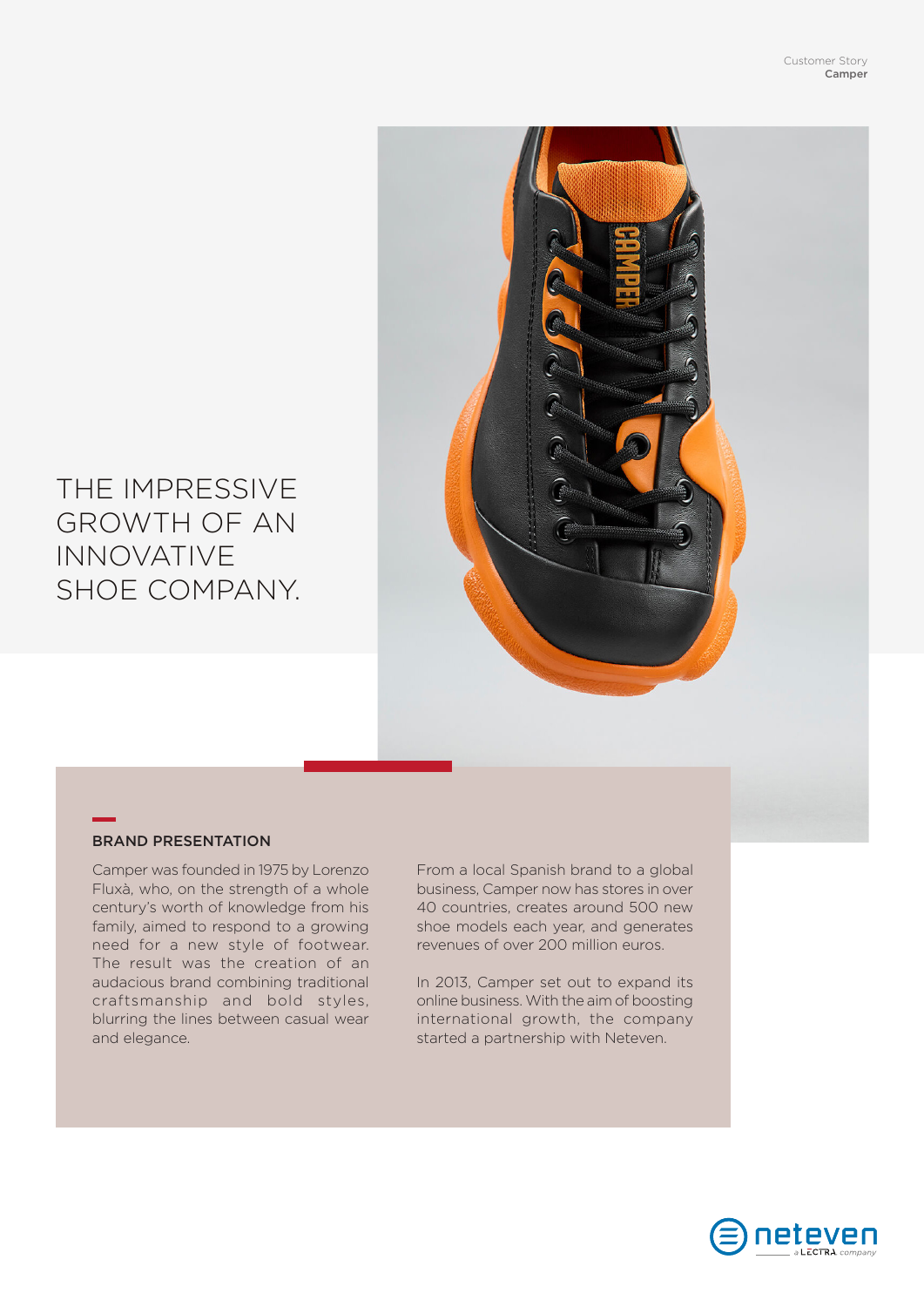#### ISSUES & OBJECTIVES

Back in 2013, Camper did not sell its products on marketplaces but was aware of their potential and was looking to enter this distribution channel.

Camper had two main objectives regarding marketplace distribution.

First, the company wanted to increase its visibility. The more places you sell your products, the more visible you are, and so Camper had multiple marketplaces in mind.

Second, the company wanted to become more accessible to consumers. Limited by wholesale distribution, Camper realized the potential of the Direct-to-Consumer approach: the ability to launch its full product offering on selected marketplaces.

Given the unique nature of each marketplace, Camper required support and guidance from true experts.





#### **SOLUTION**

Neteven was chosen to become the engine powering Camper's marketplace strategy.

Starting in 2013, Neteven connected Camper to Farfetch, Zalando, Amazon, La Redoute, Galeries Lafayette, and several other marketplaces. The focus was on European and U.S. markets.

Two key factors made the partnership between Camper and Neteven such a success. The first factor was the range of relevant marketplace

partners, and the second was the support from dedicated business developers, project managers and account managers. Camper benefitted not only from the **Neteven** platform itself, but also from people working directly with the brand to drive its growth.